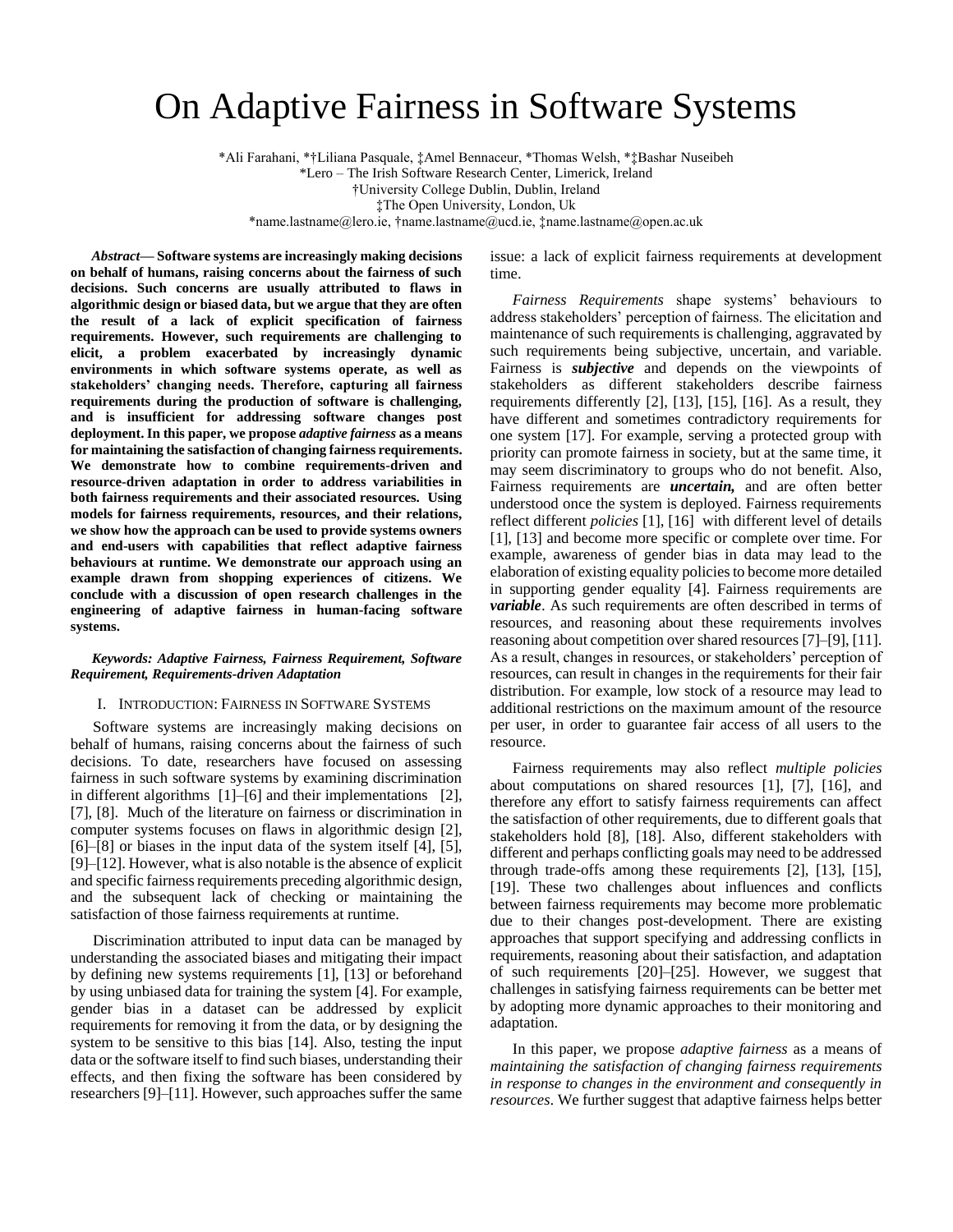understand fairness requirements, their relationship with resources, and different stakeholders' viewpoints. We characterise and model fairness requirements and discuss challenges to their satisfaction. We then explore how utilising models of **fairness requirements**, **resources**, and **operationalisation of fairness requirements** can achieve and maintain the satisfaction of fairness requirements. We suggest that these models can help integrate fairness requirements into existing approaches for requirements-driven adaptation. More generally, the paper contributes to the development of software systems that are more explicitly raise ethical concerns [26].

The rest of the paper is organised as follows. Section 2 reviews the literature on fairness in software systems. Section 3 presents a motivating example that illustrates the challenges of maintaining fairness in software systems in changing circumstances. Section 4 discusses fairness requirements and their satisfaction. Section 5 presents our approach to Adaptive Fairness. Finally, Section 6 discusses challenges and open problems.

#### II. BACKGROUND AND RELATED WORK

We begin by reviewing multiple studies defining fairness in software systems from different perspectives. We also investigate previous attempts for addressing fairness in software systems and evaluate the possibilities of maintaining fairness in software despite frequent changes in fairness requirements.

#### *A. Defining and Addressing Fairness in Software Systems*

There are different definitions of fairness in systems from different perspectives (e.g., machine learning [18], [19], [27], law and justice [2], [12], economy [28]). Dwork et al. [1] define fairness as "similar individuals should be treated similarly". This is aligned with the definition of fairness by Joseph et al. [6] who describes unfairness as preferentially choosing to serve an entity over another when the chosen one has lower expected quality (with respect to an important attribute). De Cremer et al. [29] and Folger et al. [30] treat "fairness" similarly to "justice". Fehr and Schmid [28] model fairness as "self-centred inequity aversion" where inequity aversion refers to users resisting inequitable outcomes of the system [8]. These definitions are used in the past for addressing fairness in software systems.

Achieving fairness in software systems, i.e. fairness requirements' satisfaction, is currently achieved by examining and later eliminating discrimination in the systems' outcomes [2], [11], [16], [27], [31]. The assessment of discrimination is performed by identifying and labelling agents as groups [32] or individuals [16], [32] and then examining if the system is discriminating against those groups or individuals. Another approach to assess discrimination is to inspect the system for the parity of the outcome based on the opportunity that an agent had and the effort that an agent exerted [28], [33]–[35]. However, defining fairness in software systems independent of the kind of discrimination, to which they lead, appears to be lacking. Also, the elimination of identified discrimination is suggested to take place either by reimplementing the system with the newly captured or emerged fairness requirements [19], [32] or tweaking the system at runtime by humans to satisfy those new requirements [12]. It is important to note that neither of these approaches are suitable for a system with dynamic fairness

requirements in a dynamic environment. The dynamicity of the environment will cause frequent changes in fairness requirements, for example, because of changes in stakeholder's perception of fairness. Re-implementing the system or bringing humans in the loop for every change in fairness requirements is not practical or cost-effective. This suggests that an automated approach to address changes in fairness requirements is necessary.

## *B. Automatically Satisfying Changing Fairness Requirements*

Multiple papers that address fairness in software systems also propose a role for automation. The possibility of performing actions automatically to maintain or improve fairness in a software system has been criticised [12], raising issues about systems making decisions on behalf of humans. In contrast, Pessach and Shmueli [16] agree and review different techniques for automation of fairness. Other authors [5], [9], [11], [12] have proposed solutions for monitoring fairness in software systems by testing or assessing fairness criteria. Also, many authors [2], [15], [18], [19] have analysed trade-offs among stakeholders in their perceptions of fairness, and for the removal of discrimination from systems [8]. Selbst et al. [36] studied the elimination of discrimination in systems by learning the outcomes of actions on systems' fairness in order to plan for promoting fairness in systems. Yet, there is still a gap for addressing *changing* fairness requirements in the system in an automated manner.

There exists a considerable body of work [20], [21] on addressing changing software requirements as well as the adaptation of software requirements satisfaction. Also, related research has focused on addressing, predicting, and resolving conflicts in software requirements considering stakeholders and their viewpoints [22], [23]. Specifying and reasoning about the influences of the satisfaction of requirements on other requirements is another way of dealing with challenges in requirements-driven adaptation [24], [25]. Yet, to the extent of our knowledge, this large number of existing studies do not consider either the relationship between the requirements and resources or the stakeholders' viewpoints as important factors in their research. Bennaceur et al. considered software requirements tied to resources [37] and proposed a resourcedriven requirements adaptation in response to the problems in the availability of resources. However, this approach does not tackle the issue related to the availability of resources and their impact on fairness requirements at the same time. As a result, we suggest that a new approach is therefore needed to maintain the satisfaction of changing fairness requirements that consider multiple stakeholders' viewpoints and the ties between fairness requirements and resources.

#### III. MOTIVATING EXAMPLE

In this section, we present a motivating example drawn from shopping experiences of citizens. We consider different stakeholders, including *shoppers*, the *supermarket*, and the *government*. This is motivated by the Feed Me Feed Me exemplar and uses its terminology [38]. A shopping system of a supermarket supports searching items, adding/removing items to/from the shopping basket and later, checking out the basket. The following example shows that satisfying the initial fairness requirements is not sufficient due to subjectivity, variability or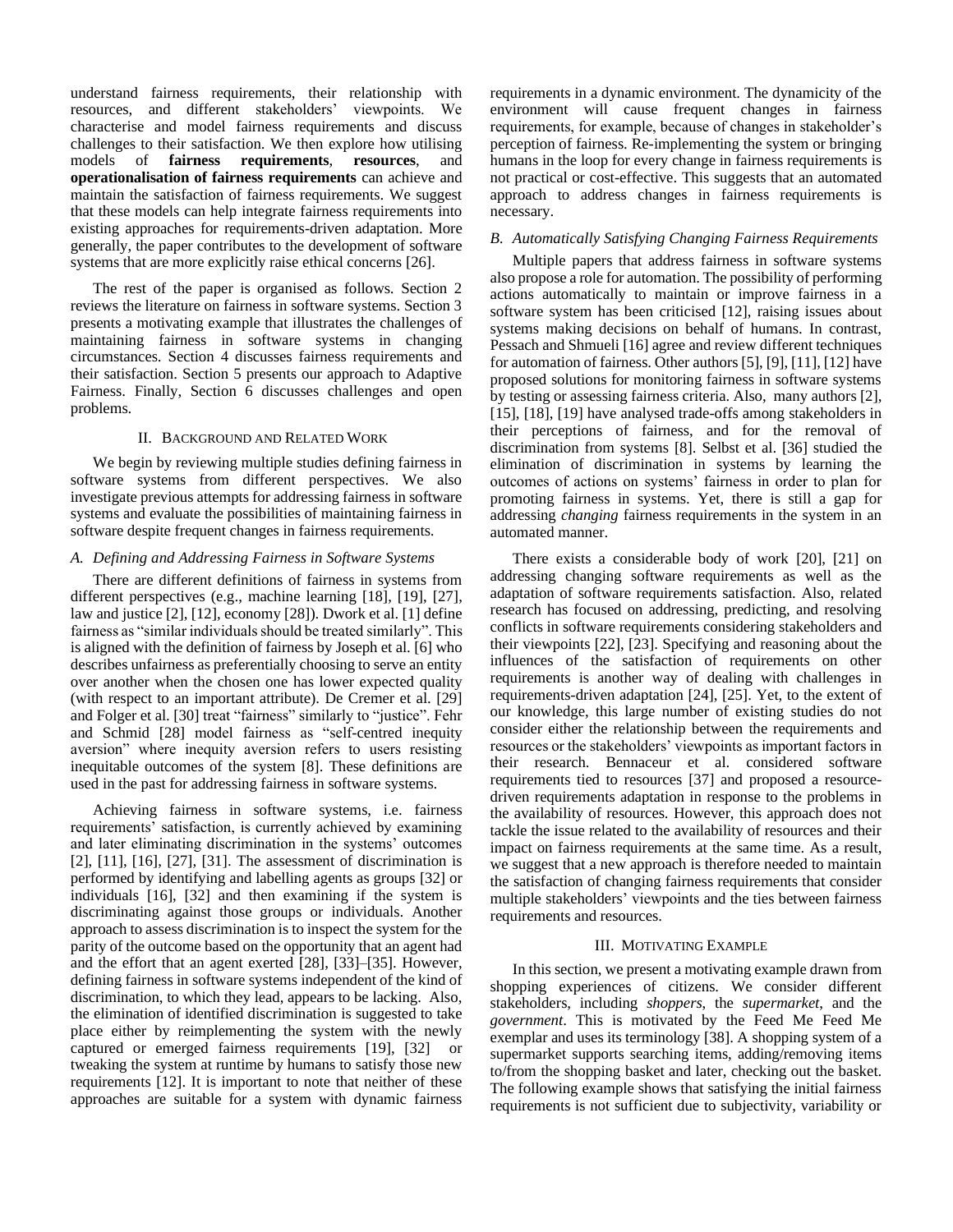uncertainty. This leads to the emergence of new fairness requirements or changes in existing ones. Sometimes these requirements have conflicts due to differences in the goals of the stakeholders who specify them or resources that they address.

**Initial requirements:** This hypothetical system has been developed respecting some fairness requirements. An example of such requirements is: *shoppers should be treated equally for access to items (FR0).* 

**A change in the environment:** We demonstrate our example in an environment with poorly predicted demands for items and unprecedented behaviours of shoppers (e.g., stockpiling), which are common during a pandemic. In our example, long waiting queues appear on the system, and accessing the online system becomes hard for some users with a bad internet connection or not being familiar with online shopping. Initial fairness requirements are not sufficient and a new requirement emerges: *elderly shoppers should have higher priority for accessing and using the online system during some periods (10 AM – 1 PM) during the working days (FR1)*. This requirement by the supermarket is aimed to achieve a fairer shopping experience, but it may affect other groups of shoppers and may have conflicts with *FR0*. However, dropping the *FR0* is not the best decision as it also covers situations that *FR1* does not cover (e.g., non-elderly shoppers). This is an example of the subjectivity of fairness requirements.

**A change in the resources:** Unpredicted changes can also happen in the availability of the resources (low stock for some items). This causes another requirement to emerge which will act as an extension to *FR0*: *shoppers should not buy more than 20 items per shopping trip (FR2).* This is an example of the variability of fairness requirements as changes in resources cause the emergence of new requirements.

**An explicit need by a stakeholder:** As time passes and stakeholders gain enough knowledge about the environment, *FR2* seems insufficient. For example, the government proposes a new requirement mandating that the selling of health-related items should not be restricted, and all shoppers should be treated equally in this case. The proposed requirement is: *Healthrelated items should be sold without any restriction (FR3).* This requirement is in conflict with both *FR2* and *FR1*. If shoppers have more than 20 items in his/her basket, *FR2* conflicts with *FR3* in this situation. This is an example of the uncertainty of fairness requirements which may lead to the emergence of new requirements due to a better understanding of the context.

## IV. FAIRNESS REQUIREMENTS AND THEIR SATISFACTION

We define *Fairness Requirements* as requirements captured from different stakeholders to shape the system's behaviours in favour of the stakeholders' perception of fairness. In this section, we model fairness requirements and discuss the challenges related to maintaining their satisfaction at runtime.

#### *A. Defining Fairness Requirements*

An important characteristic of fairness requirements is that they are *resource-oriented* [7]–[9], [11]. Any decision about whether it is fair to serve a group/individual or not is taken by using resources in the form of data from the environment [7]. Fairness requirements are also related to *multiple stakeholders*

| Resource | Operate On |  | Stakeholder |  |
|----------|------------|--|-------------|--|
|          |            |  |             |  |

Fig. 1. Fairness Requirements Model

and can affect different groups and/or individuals [2], [13], [15], [16]. These are not only bounded to end-users but can include other stakeholders. In our example, *FR1* is required by the *supermarket* and will affect *shoppers* as well as the *government* (as it affects society). Fairness requirements can be operationalised by *multiple policies* aimed to control how the system performs computations on resources in a fair manner [1], [16]. For example, satisfying *FR1* can be achieved by the system either by blocking the access of shoppers younger than a certain age or modifying their basket and removing the item.

Consequently, we define *fairness requirements* as highlevel policies specified by stakeholders that operate on resources (Fig. 1). These policies can have different levels of abstraction and detail [1], [13], which forms fairness requirements with different levels of abstraction too. However, similar to other software requirements, all of these fairness requirements within different levels of abstraction are contributing to the system's goals (in this case the fairness goals). Not all these requirements are refined enough to be satisfied and high-level or abstract fairness requirements need to be decomposed into *Operational Fairness Requirements*.

An operation fairness requirement is a fairness requirement in form of the tuple (s,p,r). This requirement is specified by a stakeholder (*s*) and is decomposed into policies (*p*) specified on resources (*r*) in the form of sets of rules and actions. A rule (*l*) is a set of conditions on resources and an action (*a*) is a description of computations on resources. For example, *FR1* is decomposed into two operational fairness requirements (*ofr1,ofr2*). The *ofr1* is *(s1,p1,{Shopper,Order})* and *ofr2* is *(s1,p2,{Shopper})*. In these two operational fairness requirements stakeholders (s1) are the *Government*, *Shoppers*, and the *Supermarket*. The *Supermarket* specified the requirements and the other two are affected by *ofr1* and *ofr2*. Even though the rules *l1* and *l2* within *p1* and *p2* are equal and *l1=l2={10<Date.time<13, Shopper.age<65}*, their associated actions are different. The action in *p1* is to remove the selected *Item* from the basket if the evaluation of the rules is true. In *p2*, the action is to redirect the *Shopper* out of the online shopping system. These operational fairness requirements are later used in section 5.

## *B. Challenges of Fairness Requirements' Satisfaction*

In this research, we consider that fairness requirements are precisely elicited and refined to operational fairness requirements. Adaptive Fairness tries to maintain the satisfaction of fairness requirements in the presence of changes in resources and considering challenges that happen because of a) conflicts in the satisfaction of fairness requirements or b) the influence of the satisfaction of fairness requirements on each other. Here, we will discuss these challenges in more detail.

Fairness requirements are subjective and may differ between stakeholders. These requirements can be conflicting due to the difference in stakeholders' goals [16] and knowledge of the environment. Therefore, trade-offs between these different requirements are necessary to overcome these conflicts [2], [16], [19]. Because of different knowledge of the environment,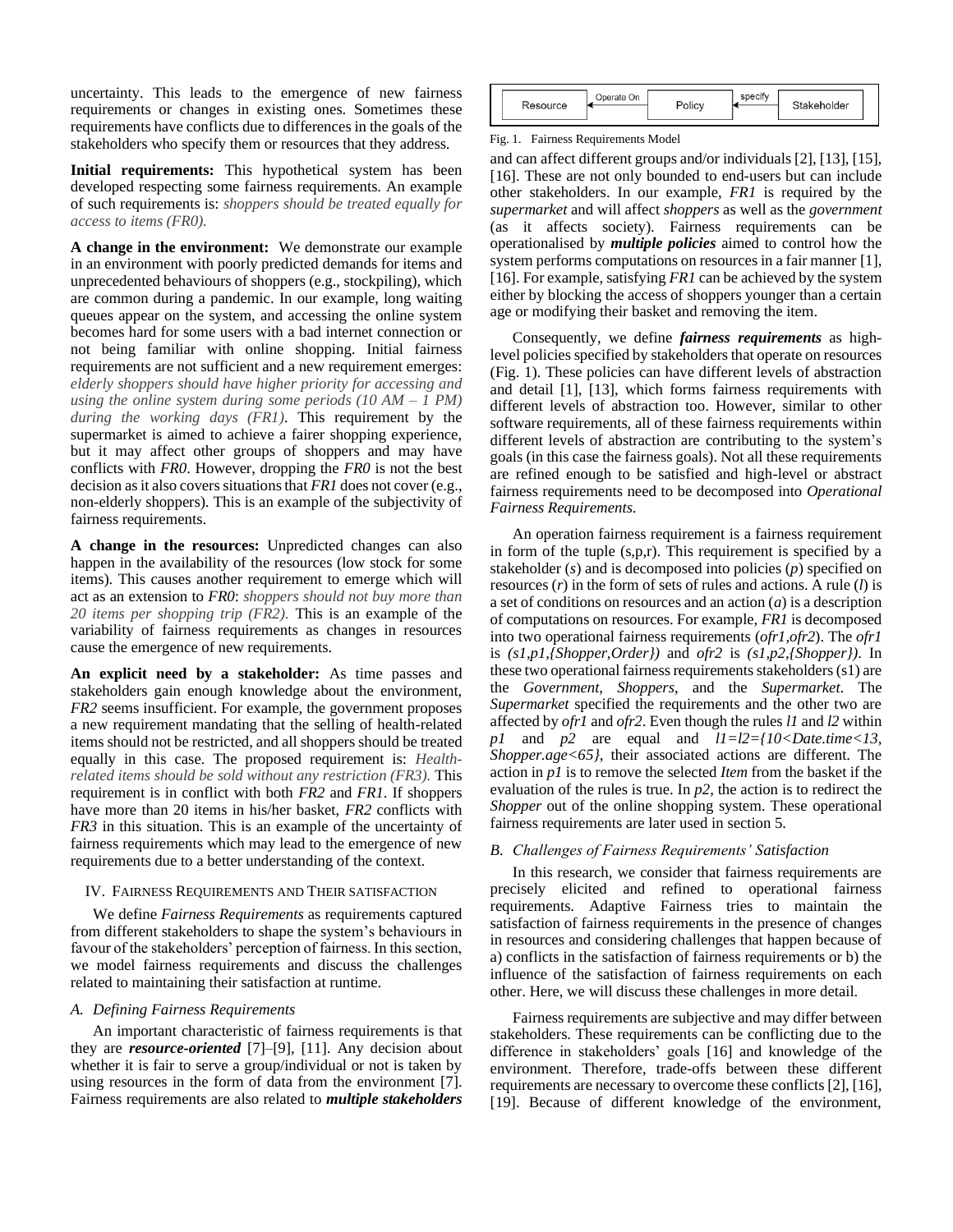different stakeholders may pursue the same goal, but with different policies, each with different levels of details [1], [13]. Conflicts may be exacerbated if a policy addresses multiple resources or a resource is used in different policies. Therefore, the operationalisation of each fairness requirement can affect the resources that other fairness requirements depend on, and this may cause conflicts or problems in the satisfaction of fairness requirements.

Satisfying a fairness requirement impacts the satisfaction of other fairness requirements [8], [18] because of the relationship between fairness requirements and resources. Based on the presented structure for operational fairness requirements, the satisfaction of fairness requirements is achieved by performing computations on shared resources. Any computation on a resource can affect the result of other computations destructively or constructively considering the goal of their associated requirement [17], [18]. For example, the satisfaction of requirements concerned with limiting the number of *Items* that *Shoppers* can buy per shopping trip (*FR2*) can increase capacity for other *Shoppers*. If there is more shopping capacity there is no need for prioritising elders for shopping in a certain period or at least these periods can be shortened as all can be served without a problem.

Fairness requirements are uncertain which means that the list of elicitated fairness requirements may vary due to changes in fairness requirements or the emergence of new ones. This means the trade-offs among fairness requirements are also subject to change and more possible conflicts and unwanted influences may occur due to the variability and subjectivity of the requirements.

## V. ON ADAPTIVE FAIRNESS

Adaptive Fairness is the notion of a customised requirements-driven adaptation for fairness requirements. This notion is about responding to situations where fairness requirements are evolving or emerging either because of changes in stakeholders' needs or resources. As shown in Fig. 2, the target systems' *Fairness Requirements* and *Resources* in the environment are the starting points of formulating the problem. By utilising models of **resources**, **fairness requirements,** and **fairness requirements operationalisation,** Adaptive Fairness offers to help the *Managing Element of an adaptive system*  maintain the satisfaction of fairness requirements at runtime and overcome challenges around conflicts among such requirements (Fig. 2).

## *A. Models for Adaptive Fairness*

In the following section, models of fairness requirements, their operationalisation, and resources are described.

**Fairness Requirements Model (FR Model)** represents high-level fairness requirements and their decomposition into fairness requirements down to operational fairness requirements as leaf nodes. Also, this model holds the stakeholders for each requirement and these stakeholders can be refined in the process. Based on our earlier work on goal modelling [39], we use the goal modelling technique for representing FR Model. Capabilities of goal modeling in defining hierarchical goals, their decomposition and identifying/resolving possible conflicts in goals help the purpose of this research. This implies that as



#### Fig. 2. Adaptive Fairness Approach

fairness requirements are software requirements, FR Model can be a part of a bigger requirements model, i.e. the system's goal model that represents the system's main objectives. This also helps using the approach in any existing requirements-driven approaches that perform over the system's goal model. Note that we use KAOS goal model notation [40] for the representation of the FR model.

**Operationalisation Model** represents operational fairness requirements in the form of *operations* that have connections with resources*.* Each operation has a set of rules and actions and has connections to the resources. Operations are the same concept as *operations* in [40], however, here we use a simplified version of *operations* notation in KAOS. *Rules* are represented as conditions on resources and *Actions* are descriptions of computations on resources.

**Resources Model** represents different *resources* and their relationships. Resources are data entities representing actual elements of the environment. Hence, by relationships, we mean relationships of data objects such as association or composition. These representations can vary based on stakeholders as they perceive the environment with different details [13]. We represent resources by the notation of Entities in KAOS [40].

#### *B. Models in Actions*

These three models make existing requirements-driven adaptation approaches capable of considering the relationships between fairness requirements and resources, as well as requirements and their stakeholders. Fig. 3 depicts the way that these three models are built and work together in action. The models are implemented for the motivating example. *FR0-FR3* are fairness requirements and they are decomposed to operational fairness requirements. These requirements are contributing to the more abstract fairness requirements (equal access to *Items*, prioritising protected groups) in the FR Model (Fig. 3). These requirements are defined by different stakeholders (*S1*, *S2*, and *G*). Also, some of the stakeholders (e.g., *S1*) are affected by some fairness requirements (e.g., *FR1, FR0, FR3*). *ORx-y* is an *operation* related to *OFRy* of the *FRx*. For simplicity in Fig. 3, we did not show the operational fairness requirements and only show operations and their connection directly to resources in Resource Model. We describe how the above models are meant to help maintain the satisfaction of fairness requirements in an adaptation feedback loop. For that purpose, we use the MAPE-K loop [41] as a reference model for the adaptation loop and discuss the contributions of Adaptive Fairness.

Our definition of fairness requirements provides information about stakeholders and their viewpoints. Also, the models are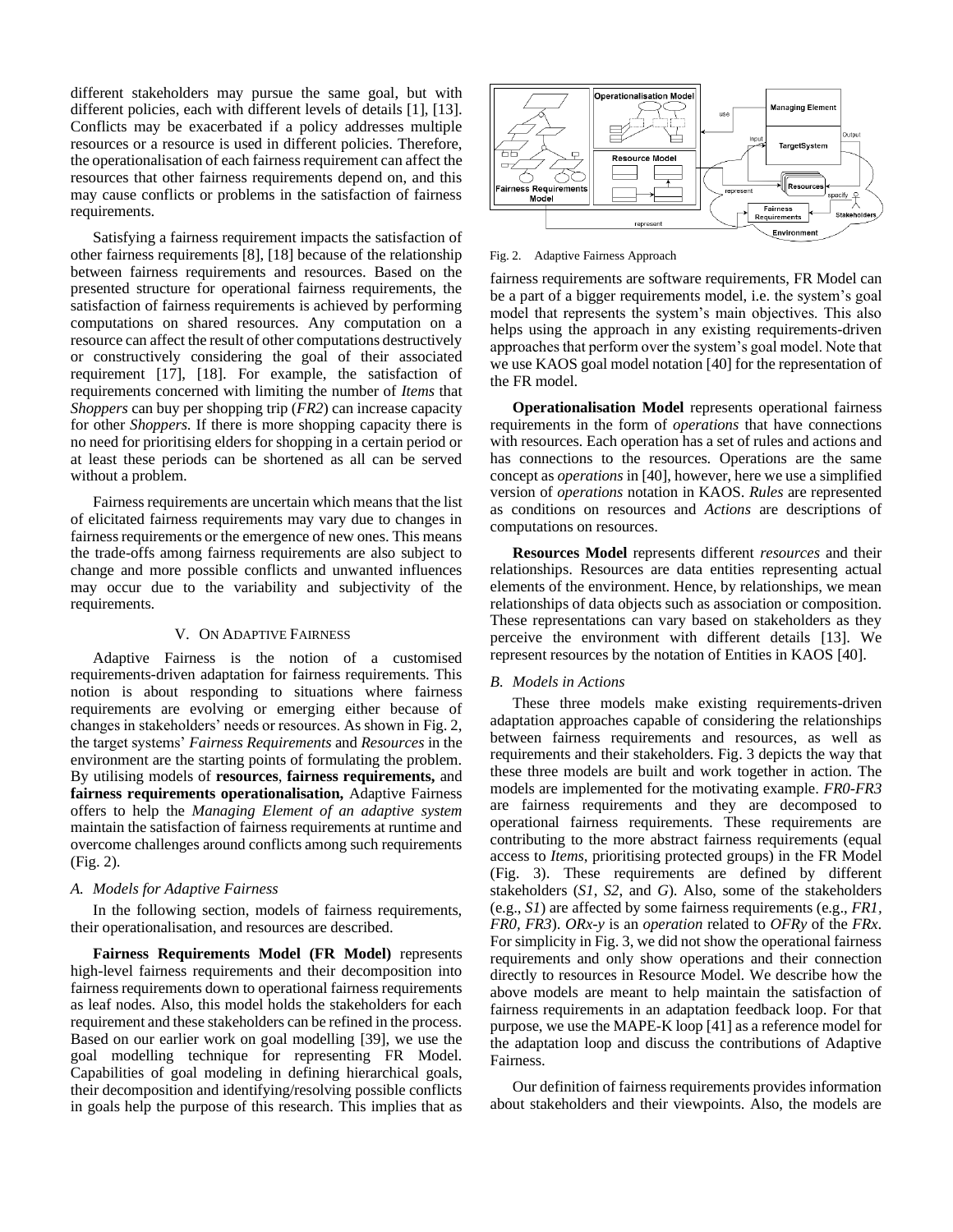

Fig. 3. Example of Requirements Model, Resources Model, and Operationalisation Model in Action

presented based on goal models. This makes Adaptive Fairness consistent with researches on resolving conflicts using viewpoints of stakeholders, such as [22], [23], or goal modelling techniques, such as [42]. To resolve conflicts in fairness requirements, Adaptive Fairness uses the presented three models to consider 1) stakeholders who are affected by fairness requirements and 2) fairness requirements ties with resources. Adaptive Fairness uses these ties as fingerprints for tracking possible influences among fairness requirements and use the stakeholders as a source for identifying conflicts between requirements. It also considers the conflicts in resources on which operational fairness requirements are operating, as a source of possible conflicts in fairness requirements. In the following, these possible extensions to the MAPE-K loop are exemplified.

**Monitor**: This step monitors the environment to find any incident related to the unsatisfaction of any fairness requirements. For example, based on Operationalisation Model, the data about resources is gathered and used in evaluating rules inside the Operations. In our motivating example, let us consider that a *Shopper* with an age less than 65 is trying to add an *Item* to her/his basket at 3 PM. Also, let us consider that we are in the elder-shopping period. Thus, the result of the evaluation of *rules* inside *OR1-1*, *OR1-2*, and *OR1-3* is false (Fig. 3).

*Analyse*: In this step, the managing element will investigate whether any fairness requirements are unsatisfied based on the result of the Monitor step (in this case, evaluation of Rules). For example, if the result of the evaluation of rules inside *OR1-1, OR1-2*, and *OR3-1* is false, this can lead to unsatisfaction of *FR1* and *FR3 (Fig. 3)*. As mentioned before, unsatisfaction of *FR1* and *FR3* may happen due to their conflicts and therefore there is no need for a remediation plan.

Awareness about the used or affected resources by a fairness requirement as well as its stakeholders allows identifying possible conflicts between fairness requirements. Starting from each fairness requirement in FR Model and traversing over Operationalisation Model into Resources Model, all the resources that are in-use for the fairness requirement are extracted. The next step is to check other operations in Operationalisation Model to find operations that affect the same resources. The associated fairness requirements for these operations shows that their satisfaction can affect the first

requirement. For example, as shown in Fig. 3, if *FR3* is unsatisfied and by checking its operations in the Operationalisation Model, we understand that *FR3* is sensitive to requirements affecting *Order.* Checking the Operationalisation Model shows that *FR1* affecting the same resource and unsatisfaction of *FR3* can happen because of an intentional satisfaction of *FR1*.

Also, using the information about the stakeholders of fairness requirements in FR Model can help resolve conflicts. This happens by checking the stakeholder who defines the requirement and the stakeholders who are affected. Examining the affected stakeholders of fairness requirements helps identify possible overlaps in the affected stakeholders of different requirements. These overlaps are signs of possible conflicts. For example, FR1 is specified by the supermarket and affects some *Shoppers*. FR3 is specified by the government and affects all the *Shoppers* (Fig. 3). As these two groups of affected stakeholders are overlapping, conflicts between the satisfaction of *FR1* and *FR3* is more likely to happen.

**Plan**: The task of this step is to prepare a plan out of possible options to satisfy the chosen fairness requirements. In this step, the focus is on building a plan for the satisfaction of a fairness requirement with less possible influences on other requirements.

Resources are the starting point for building a plan as they connect all fairness requirements in the system with each other through Operationalisation Model. First, based on the selected fairness requirements (in the previous step), actions are extracted from their associated Operations. Then the resources that they are using or affecting are extracted from Operationalisation Model. By examining alternative Operations, Adaptive Fairness helps to choose Operations that have fewer conflicts on resources. For example, let us consider that we are planning to satisfy *FR1* while *FR3* is already satisfied. There are two options for operationalisation (*OR1-1* and *OR1-2*). By choosing *OR1-1*, based on its rule, the resource *Order* is affected, and by choosing *OR1-2*, *Shopper* is affected (Fig. 3). Moving up from these resources toward Requirements (through the Operationalisation Model in Fig. 3) shows that the safest option is *OR1-2*. By choosing *OR1-1, Order* is getting affected and it is already in use by *OR3-1,* and this affects *FR3*. However, choosing *OR1-2* is not affecting any satisfied requirements.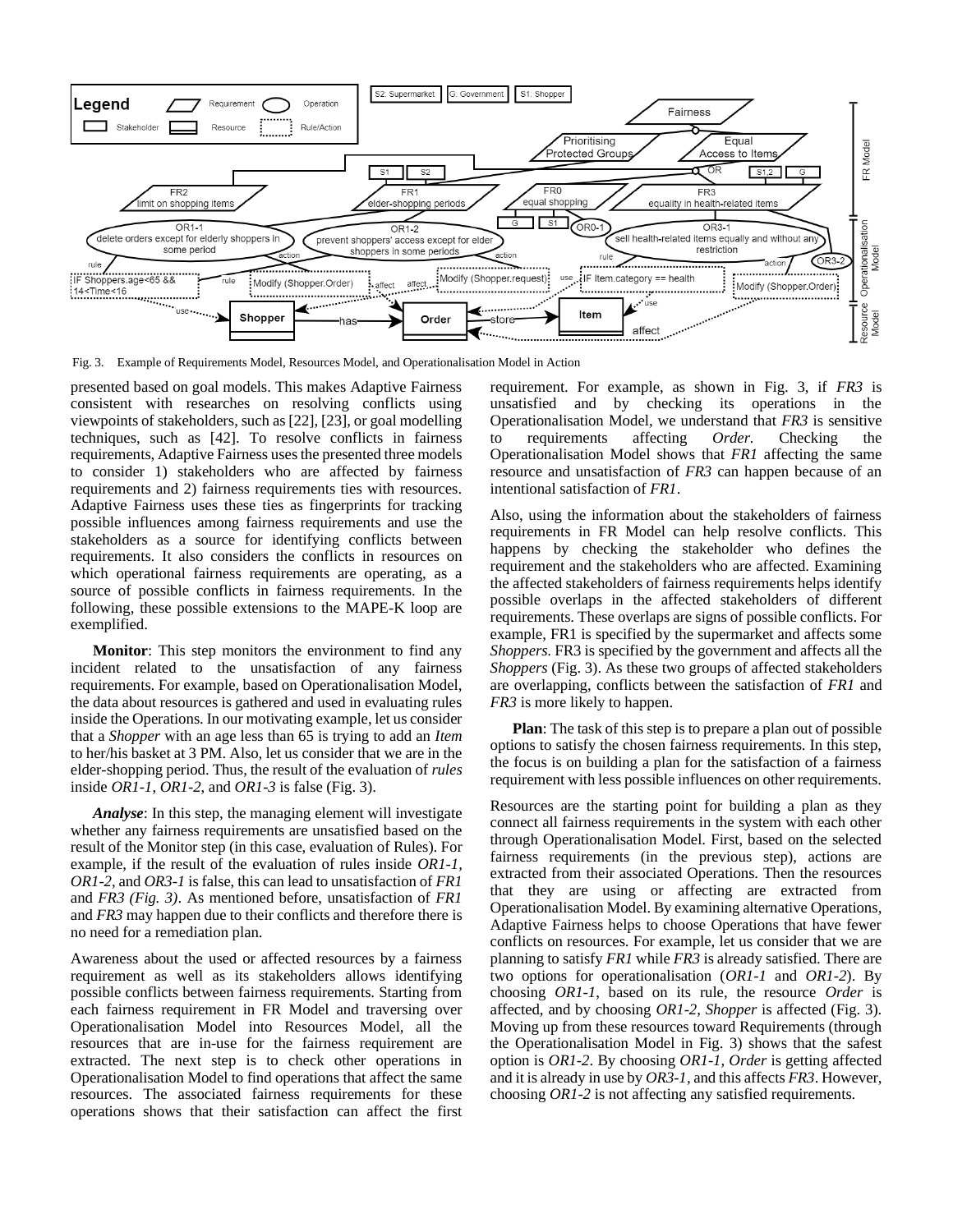If two operational fairness requirements are contributing to similar fairness requirements or goals (based on FR Model), most of the time they will follow the same strategy for tweaking with resources. The discussed calculation of conflicts does not consider the strategies behind each computation and therefore, its reported conflicts based on the resources can be ignored. But if two requirements are contributing to different requirements whom they or their parents are in an OR decomposition, the calculated conflict is more probable to happen due to the different strategies that their associated actions are following.

**Execute**: In this step, the actions for the satisfaction of fairness requirements are executed. The information about the decomposition of fairness requirements in FR Model and possible actions in Operationalisation Models can be used to order or prioritise actions. For example, let us consider that *FR1* and *FR2* are planned to be satisfied. The extracted actions in such a situation are 1) removing the *Order* of the *Shopper* and 2) preventing the *Shopper* from buying the *Item* by redirecting the request out of the system. It is clear that by applying the second action in the first place, the second action is undoable. However, by checking the parents of the requirements associated with *OR1-1* and *OR1-2* (*FR1* and *FR2*) this issue is avoidable. Implementing one of these requirements seems enough as they contribute to the same goal with an OR decomposition.

It should be mentioned that the three models are kept alive at runtime and serve as the Knowledge in the MAPE-K loop. Also, note that this research is about demonstrating the idea behind using these three models together for Adaptive Fairness. We neither discussed possible techniques for performing the adaptation nor the knowledge behind the adaptation. These are open problems that need special attention and we will address them in future work.

#### VI. CHALLENGES AND OPEN PROBLEMS

We derived a number of open problems and challenges related to the elicitation of fairness requirements and reasoning about their satisfaction.

Although we presented the structural modelling of fairness requirements, developing a language for describing incomplete, evolving, and yet precise fairness requirements is still an open problem. Such a language should support the representation of *uncertainty of these requirements*, the *subjectivity of their goals,* and the *variability of their policies*. Further research is needed to integrate such requirements into the existing requirement engineering approaches. More precisely, further research is needed on refining these uncertain and subjective requirements into more operational ones at runtime, based on the stakeholder's needs and information from the environment.

The outcomes of satisfying fairness requirements in the long-term and short-term can be very different [17] and, therefore, they are *time-dependent*. For example, FR2 can promote fairness in the short term during the pandemic, but it will cause discrimination against other groups of people in the long term. The challenge is to predict the outcomes based on a time window and then plan for promoting fairness in the system. Such prediction is hard as the satisfaction of fairness requirements is achieved through computation on shared

resources between different stakeholders. This means that the outcomes can unwillingly and unknowingly be different for different stakeholders at different times. This shows the importance of the *validity* and *verifiability* of such requirements, as well as the *explainability* of their satisfaction, as they can affect multiple stakeholders differently over time.

The satisfaction of fairness requirements influences other fairness requirements' satisfaction. Adaptive fairness attempts to address these influences. However, techniques for implementing such approaches may not be scalable. The number of possible influences between these requirements grows significantly as the number of fairness requirements increases. The number of these influences is related to the number of interconnections among different fairness requirements which grows significantly.

Fairness requirements' satisfaction can affect the satisfaction of other requirements (such as privacy, performance, usability and availability). *Privacy requirements* are about restricting access to personal data, but a system may need to access extra information about stakeholders or resources in order to satisfy fairness requirements. This raises challenges about whether or not satisfying fairness requirements interferes with satisfying privacy requirements. For example, information about the age of shoppers is needed to prioritise, say, older adult's access, but collecting and using such data adversely impact some users' privacy. Also, extra measures for computations on data can affect the *performance* of such systems in ways for which the systems were not designed. For example, checking the history of previous shopping transactions by each shopper at every turn can affect the overall performance of the system. Lastly, fairness requirements' satisfaction can affect the *usability* and *availability* of software for different stakeholders as it may pose restrictions to groups or individuals among the system's stakeholders.

#### VII. CONCLUSION

In this paper we introduced adaptive fairness as a means for maintaining the satisfaction of changing fairness requirements in software systems, in response to changes in the environment and in resources. We investigated fairness requirements characteristics and proposed a model for representing such requirements. We described models of resources, fairness requirements, and their operationalisation, to help capture different viewpoints of stakeholders and the relationships between fairness requirements and resources. We demonstrated how these models can be built and how they contribute to overcoming challenges in maintaining fairness requirements' satisfaction. We are now extending our previous work [38] on resource-driven requirements adaptation to support the satisfaction of changing fairness requirements, and to suggest possible substitutions for resources that satisfice the stakeholders involved.

#### ACKNOWLEDGEMENTS

This work was supported by SFI grants 13/RC/2094 and 16/SP/3804, and EPSRC grant EP/R013144/1.